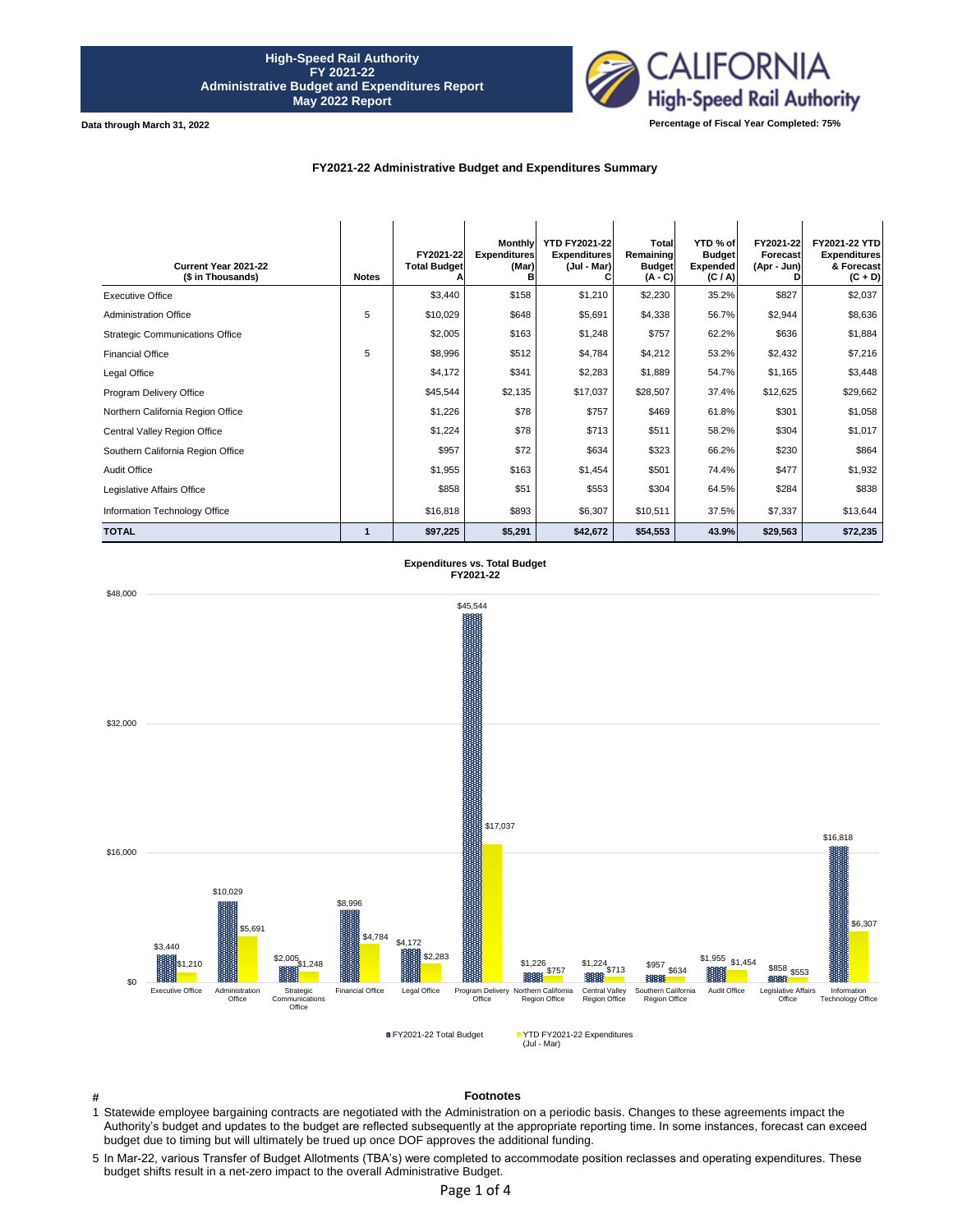**Data through March 31, 2022**



**Percentage of Fiscal Year Completed: 75%**

#### **FY2021-22 Administrative Budget Expenditures Summary by Line Item Detail**

| <b>Description</b>                                      | <b>Notes</b> | FY2021-22<br>Total<br><b>Budget</b> | <b>Monthly</b><br><b>Expenditures</b><br>(Mar) | <b>YTD</b><br><b>Expenditures</b><br>(Jul - Mar) | Total<br>Remaining<br><b>Budget</b> | FY2021-22<br>Forecast<br>(Apr - Jun) | <b>YTD</b><br><b>Expenditures</b><br>& Forecast |
|---------------------------------------------------------|--------------|-------------------------------------|------------------------------------------------|--------------------------------------------------|-------------------------------------|--------------------------------------|-------------------------------------------------|
| Salaries and Wages                                      | 1, 5         | \$47,919,503                        | \$2,945,686                                    | \$25,440,408                                     | \$22,479,094                        | \$10,000,400                         | \$35,440,809                                    |
| <b>Benefits</b>                                         | 1, 5         | \$24,244,266                        | \$1,429,652                                    | \$12,089,208                                     | \$12,155,058                        | \$4,907,155                          | \$16,996,363                                    |
| <b>TOTAL PERSONAL SERVICES</b>                          | 5            | \$72,163,769                        | \$4,375,337                                    | \$37,529,617                                     | \$34,634,152                        | \$14,907,556                         | \$52,437,172                                    |
| <b>General Expense</b>                                  | 5            | \$680.029                           | \$27,444                                       | \$98,287                                         | \$581,742                           | \$411,742                            | \$510,029                                       |
| <b>Board Costs</b>                                      |              | \$74,245                            | \$3,855                                        | \$12,275                                         | \$61,970                            | \$61,970                             | \$74,245                                        |
| Printing                                                |              | \$255,000                           | \$0                                            | \$0                                              | \$255,000                           | \$255,000                            | \$255,000                                       |
| Communications                                          |              | \$651,291                           | \$31,660                                       | \$282,322                                        | \$368,969                           | \$368,969                            | \$651,291                                       |
| Postage                                                 |              | \$35,000                            | \$1,907                                        | \$2,763                                          | \$32,237                            | \$32,237                             | \$35,000                                        |
| Travel. In-State                                        |              | \$765,590                           | \$16,637                                       | \$84,069                                         | \$681,521                           | \$381,521                            | \$465,590                                       |
| Travel, Out-Of-State                                    |              | \$32,200                            | \$0                                            | \$6,110                                          | \$26,090                            | \$21,090                             | \$27,200                                        |
| Training                                                |              | \$432,170                           | \$21,445                                       | \$70,044                                         | \$362,126                           | \$267,126                            | \$337,170                                       |
| Rent - Building and Grounds                             |              | \$3,590,724                         | \$133,578                                      | \$1,458,931                                      | \$2,131,793                         | \$1.531.793                          | \$2,990,724                                     |
| Consulting and Professional Services: Interdepartmental |              | \$7,525,108                         | \$257,632                                      | \$806,377                                        | \$6,718,731                         | \$3,018,731                          | \$3,825,108                                     |
| Consulting and Professional Services: External          |              | \$6,347,952                         | \$124,667                                      | \$1,080,869                                      | \$5,267,083                         | \$4,874,083                          | \$5,954,952                                     |
| <b>Consolidated Data Centers</b>                        |              | \$1,963,365                         | \$277,782                                      | \$695,945                                        | \$1,267,420                         | \$1,267,420                          | \$1,963,365                                     |
| Information Technology                                  |              | \$2,708,558                         | \$18,916                                       | \$544,602                                        | \$2,163,956                         | \$2,163,956                          | \$2,708,558                                     |
| <b>TOTAL OPERATING EXP AND EQUIP</b>                    | 5            | \$25,061,232                        | \$915,522                                      | \$5,142,594                                      | \$19,918,638                        | \$14,655,638                         | \$19,798,232                                    |
| <b>TOTALS</b>                                           |              | \$97,225,000                        | \$5,290,860                                    | \$42,672,211                                     | \$54,552,790                        | \$29,563,193                         | \$72,235,404                                    |

| Category                                                     | Percentage |
|--------------------------------------------------------------|------------|
| Percentage of Personal Services Budget Expended              | 52.0%      |
| Percentage of Operating Expenses & Equipment Budget Expended | 20.5%      |
| Percentage of Total Budget Expended                          | 43.9%      |
| Percentage of Fiscal Year Completed                          | 75.0%      |

**#**

## **Footnotes**

1 Statewide employee bargaining contracts are negotiated with the Administration on a periodic basis. Changes to these agreements impact the Authority's budget and updates to the budget are reflected subsequently at the appropriate reporting time. In some instances, forecast can exceed budget due to timing but will ultimately be trued up once DOF approves the additional funding.

5 In Mar-22, various Transfer of Budget Allotments (TBA's) were completed to accommodate position reclasses and operating expenditures. These budget shifts result in a net-zero impact to the overall Administrative Budget.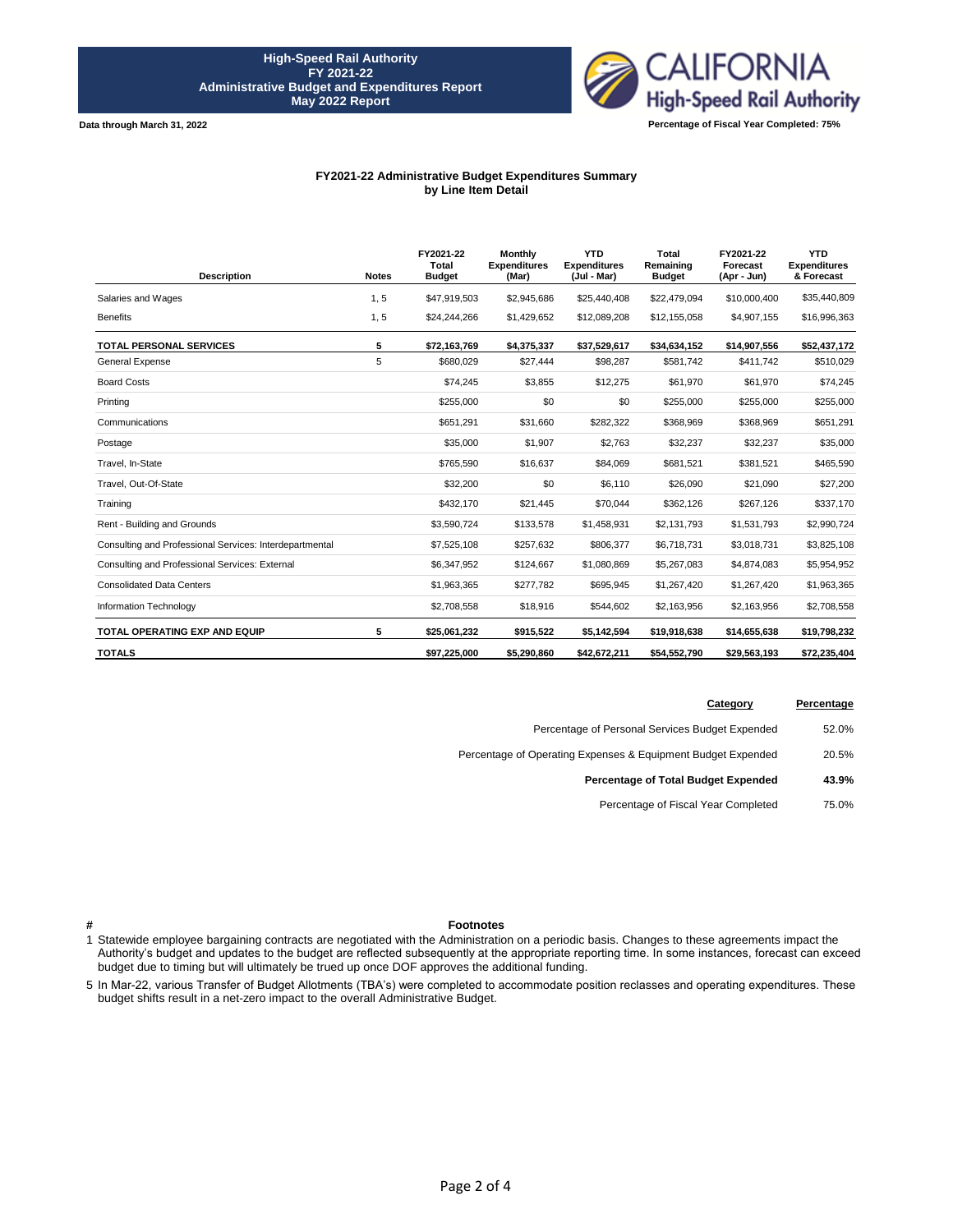

**Data through March 31, 2022**

### **FY2021-22 Position Summary All Offices**

| <b>All Offices</b>                     | <b>Notes</b> | <b>Total</b><br><b>Authorized</b><br><b>Positions</b> | Total<br><b>Filled</b><br><b>Positions</b> | Total<br>Vacant<br><b>Positions</b> | <b>Prior Month</b><br>Vacant<br><b>Positions</b> | Total<br>Vacancy<br>Rate | <b>Prior Month</b><br>Vacancy<br>Rate |
|----------------------------------------|--------------|-------------------------------------------------------|--------------------------------------------|-------------------------------------|--------------------------------------------------|--------------------------|---------------------------------------|
| <b>Executive Office</b>                |              | 11.0                                                  | 7.0                                        | 4.0                                 | 4.0                                              | 36.4%                    | 36.4%                                 |
| <b>Administration Office</b>           | 5            | 47.0                                                  | 42.0                                       | 5.0                                 | 6.0                                              | 10.6%                    | 12.8%                                 |
| <b>Strategic Communications Office</b> |              | 11.0                                                  | 10.0                                       | 1.0                                 | 1.0                                              | 9.1%                     | 9.1%                                  |
| <b>Financial Office</b>                | 5            | 59.0                                                  | 44.0                                       | 15.0                                | 15.0                                             | 25.4%                    | 25.4%                                 |
| Legal Office                           |              | 13.0                                                  | 10.0                                       | 3.0                                 | 3.0                                              | 23.1%                    | 23.1%                                 |
| Program Delivery Office                |              | 180.0                                                 | 106.0                                      | 74.0                                | 72.0                                             | 41.1%                    | 40.0%                                 |
| Northern California Region Office      |              | 8.0                                                   | 5.0                                        | 3.0                                 | 2.0                                              | 37.5%                    | 25.0%                                 |
| Central Valley Region Office           |              | 8.0                                                   | 5.0                                        | 3.0                                 | 3.0                                              | 37.5%                    | 37.5%                                 |
| Southern California Region Office      |              | 6.0                                                   | 6.0                                        | 0.0                                 | 0.0                                              | 0.0%                     | 0.0%                                  |
| <b>Audit Office</b>                    |              | 13.0                                                  | 12.0                                       | 1.0                                 | 0.0                                              | 7.7%                     | 0.0%                                  |
| Legislative Affairs Office             |              | 4.0                                                   | 3.0                                        | 1.0                                 | 1.0                                              | 25.0%                    | 25.0%                                 |
| Information Technology Office          |              | 69.0                                                  | 43.0                                       | 26.0                                | 30.0                                             | 37.7%                    | 43.5%                                 |
| <b>Total</b>                           | 1, 7         | 429.0                                                 | 293.0                                      | 136.0                               | 137.0                                            | 31.7%                    | 31.9%                                 |



**#**

1 Statewide employee bargaining contracts are negotiated with the Administration on a periodic basis. Changes to these agreements impact the Authority's budget and updates to the budget are reflected subsequently at the appropriate reporting time. In some instances, forecast can exceed budget due to timing but will ultimately be trued up once DOF approves the additional funding.

5 In Mar-22, various Transfer of Budget Allotments (TBA's) were completed to accommodate position reclasses and operating expenditures. These budget shifts result in a net-zero impact to the overall Administrative Budget.

7 This report reflects State employees only.